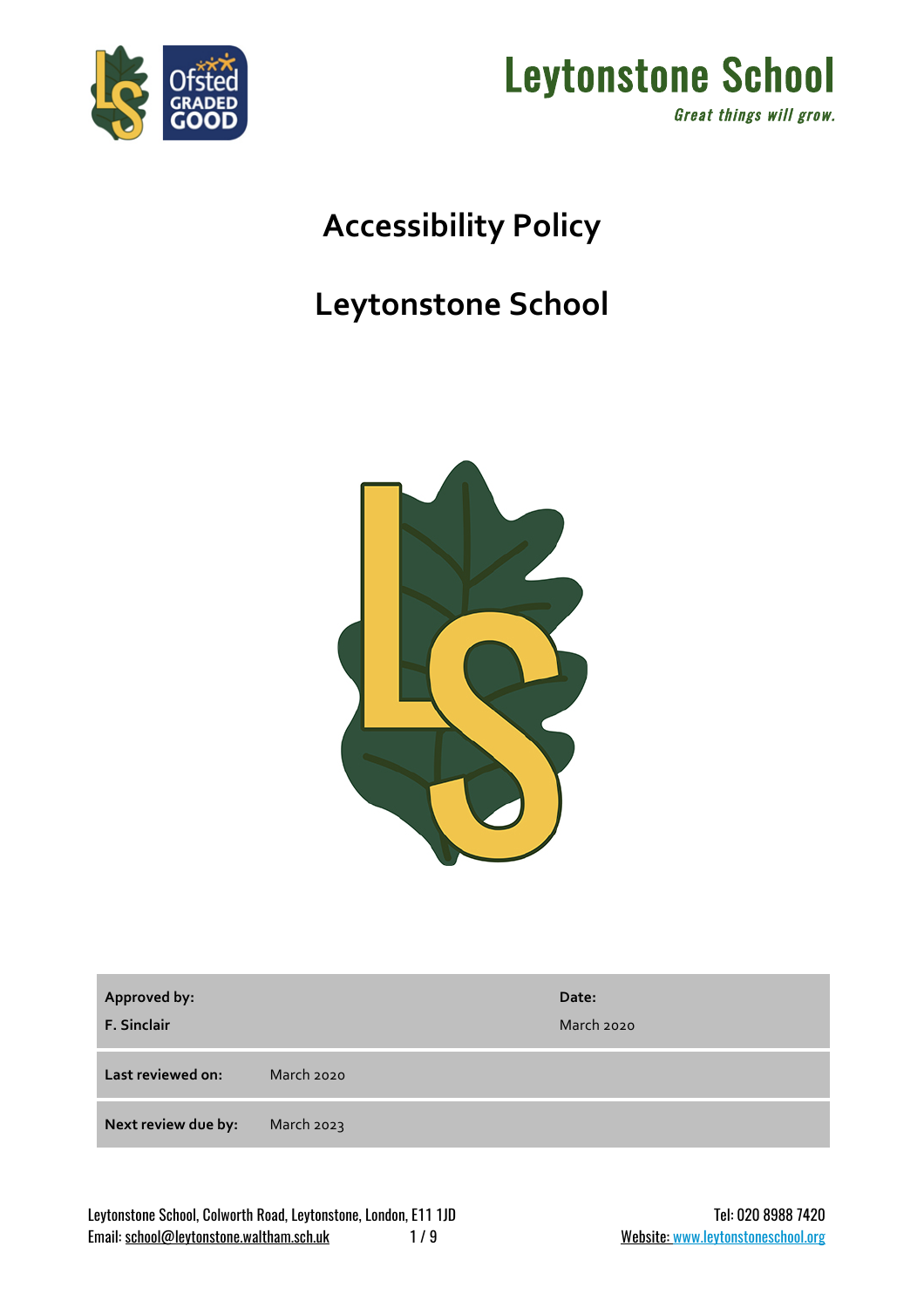

### **Leytonstone School Great things will grow.**

### Contents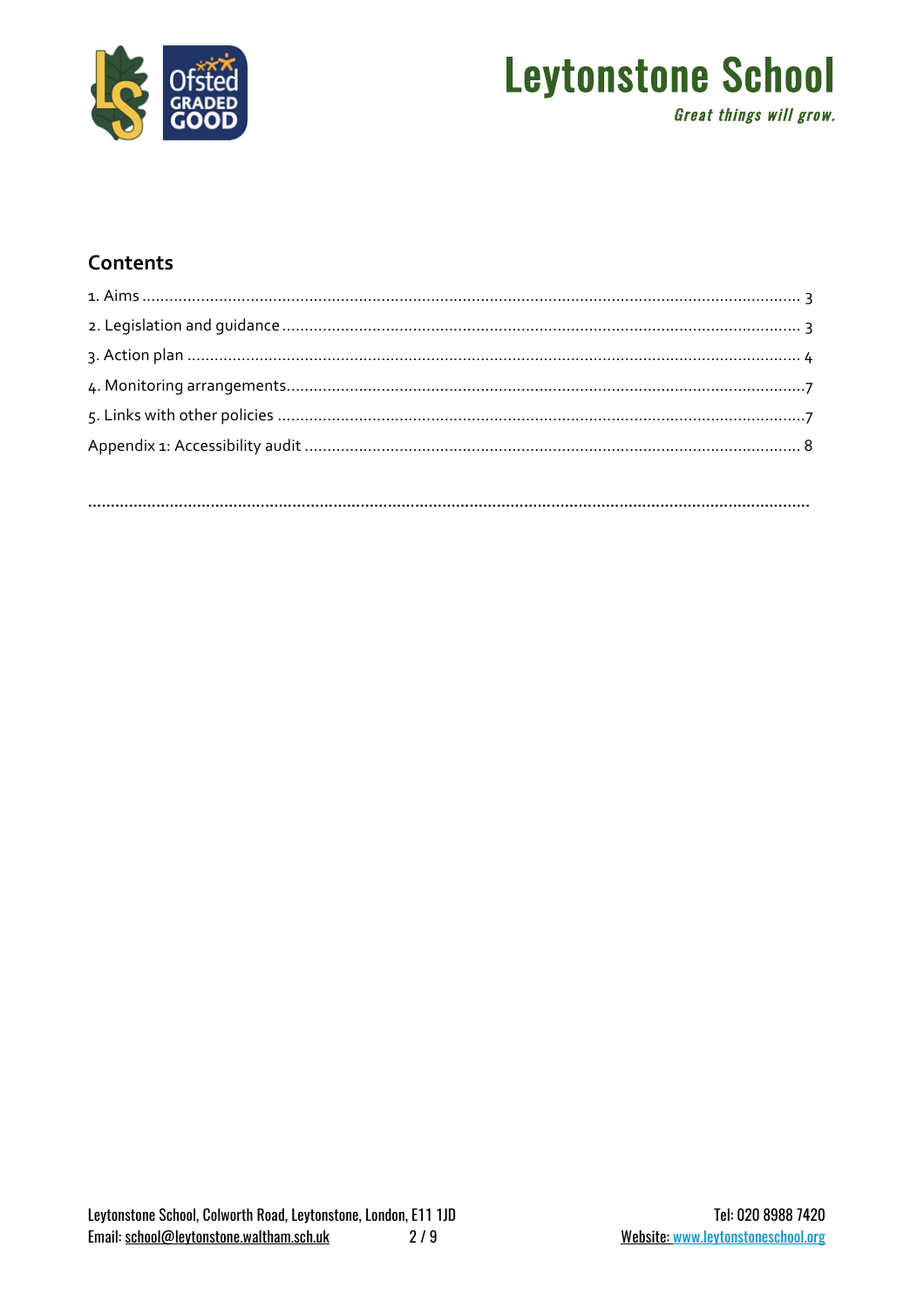

### Leytonstone School Great things will grow.

#### **1. Aims**

Schools are required under the Equality Act 2010 to have an accessibility plan. The purpose of the plan is to:

- Increase the extent to which disabled pupils can participate in the curriculum
- Improve the physical environment of the school to enable disabled pupils to take better advantage of education, benefits, facilities and services provided
- Improve the availability of accessible information to disabled pupils

Our school aims to treat all its pupils fairly and with respect. This involves providing access and opportunities for all pupils without discrimination of any kind.

The plan will be made available online on the school website, and paper copies are available upon request.

Our school is also committed to ensuring staff are trained in equality issues with reference to the Equality Act 2010, including understanding disability issues.

The school supports any available partnerships to develop and implement the plan.

Our school's complaints procedure covers the accessibility plan. If you have any concerns relating to accessibility in school, this procedure sets out the process for raising these concerns.

#### **2. Legislation and guidance**

This document meets the requirements of schedule 10 of the Equality Act 2010 and the Department for Education (DfE) guidance for schools on the Equality Act 2010.

The Equality Act 2010 defines an individual as disabled if he or she has a physical or mental impairment that has a 'substantial' and 'long-term' adverse effect on his or her ability to undertake normal day to day activities.

Under the Special Educational Needs and Disability (SEND) Code of Practice, 'long-term' is defined as 'a year or more' and 'substantial' is defined as 'more than minor or trivial'. The definition includes sensory impairments such as those affecting sight or hearing, and long-term health conditions such as asthma, diabetes, epilepsy and cancer.

Schools are required to make 'reasonable adjustments' for pupils with disabilities under the Equality Act 2010, to alleviate any substantial disadvantage that a disabled pupil faces in comparison with non-disabled pupils. This can include, for example, the provision of an auxiliary aid or adjustments to premises.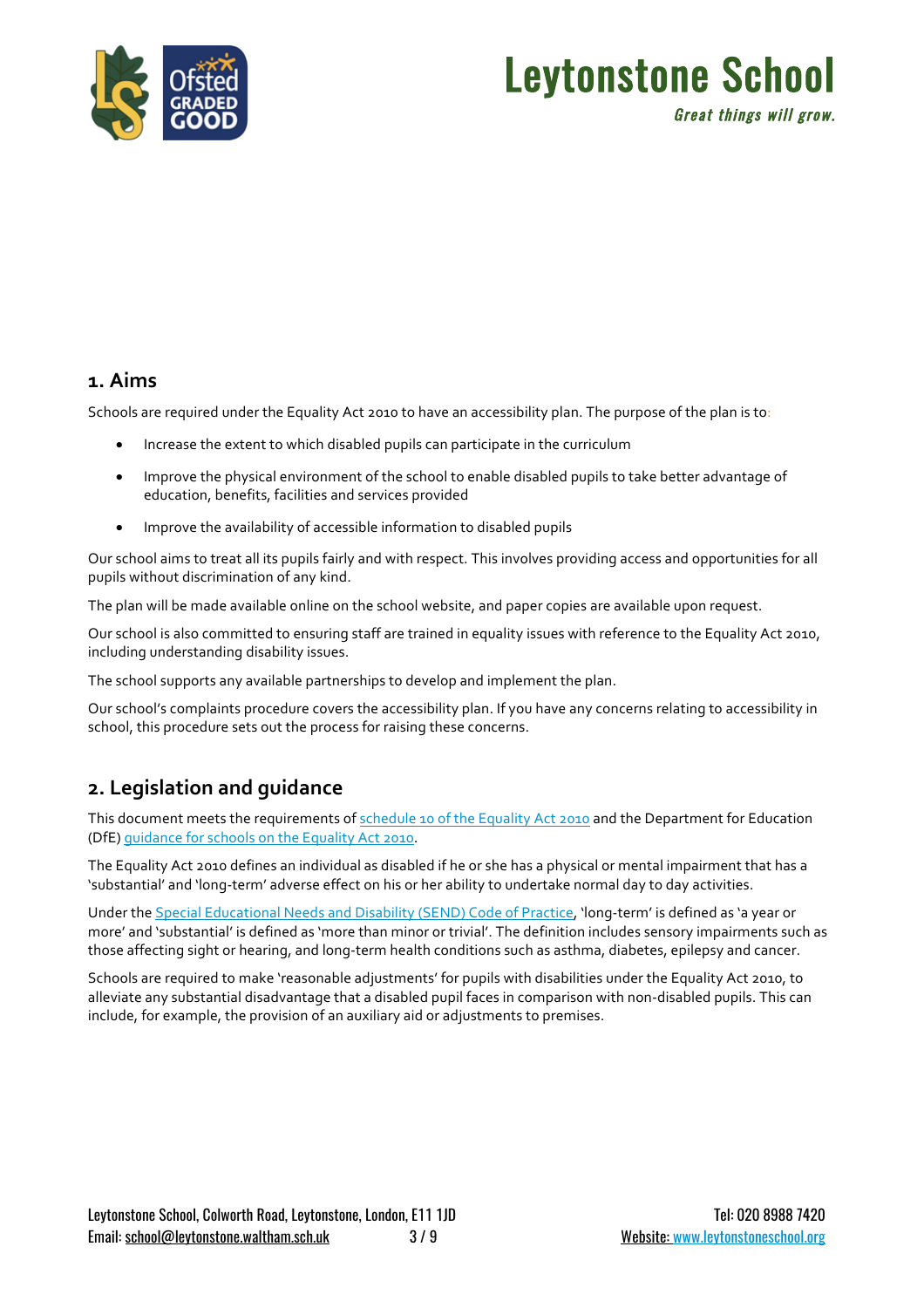

Great things will grow.

### **3. Action plan**

This action plan sets out the aims of our accessibility plan in accordance with the Equality Act 2010.

| Aim                                                                     | <b>Current good practice</b><br>Include established practice and<br>practice under development                                                                                                                                                                                                                                                                                                                                                                                  | <b>Objectives</b><br>State short, medium and<br>long-term objectives                        | <b>Actions to be taken</b>                                              | <b>Person</b><br>responsible | Date to<br>complete<br>actions by | Success criteria                               |
|-------------------------------------------------------------------------|---------------------------------------------------------------------------------------------------------------------------------------------------------------------------------------------------------------------------------------------------------------------------------------------------------------------------------------------------------------------------------------------------------------------------------------------------------------------------------|---------------------------------------------------------------------------------------------|-------------------------------------------------------------------------|------------------------------|-----------------------------------|------------------------------------------------|
| Increase access to<br>the curriculum for<br>pupils with a<br>disability | CPD and whole school understanding<br>that high quality first teaching is the<br>most important provision for any<br>student to access learning.<br>Adjusted curriculums for pupils who<br>have difficulty accessing the<br>curriculum: Princes Trust, Entry Level<br>at KS4, KS3.<br>Dedicated space and member of staff<br>provision in Group Room.<br>Examples include;<br>- dyslexia friendly fonts<br>-backgrounds<br>-coloured overlays<br>-large print where appropriate | To ensure that all students<br>have access to the<br>curriculum regardless of<br>disability | Strategic placement of<br>key members of staff to<br>ensure full access | SENDCo                       | September<br>2020                 | All students have access<br>to the curriculum. |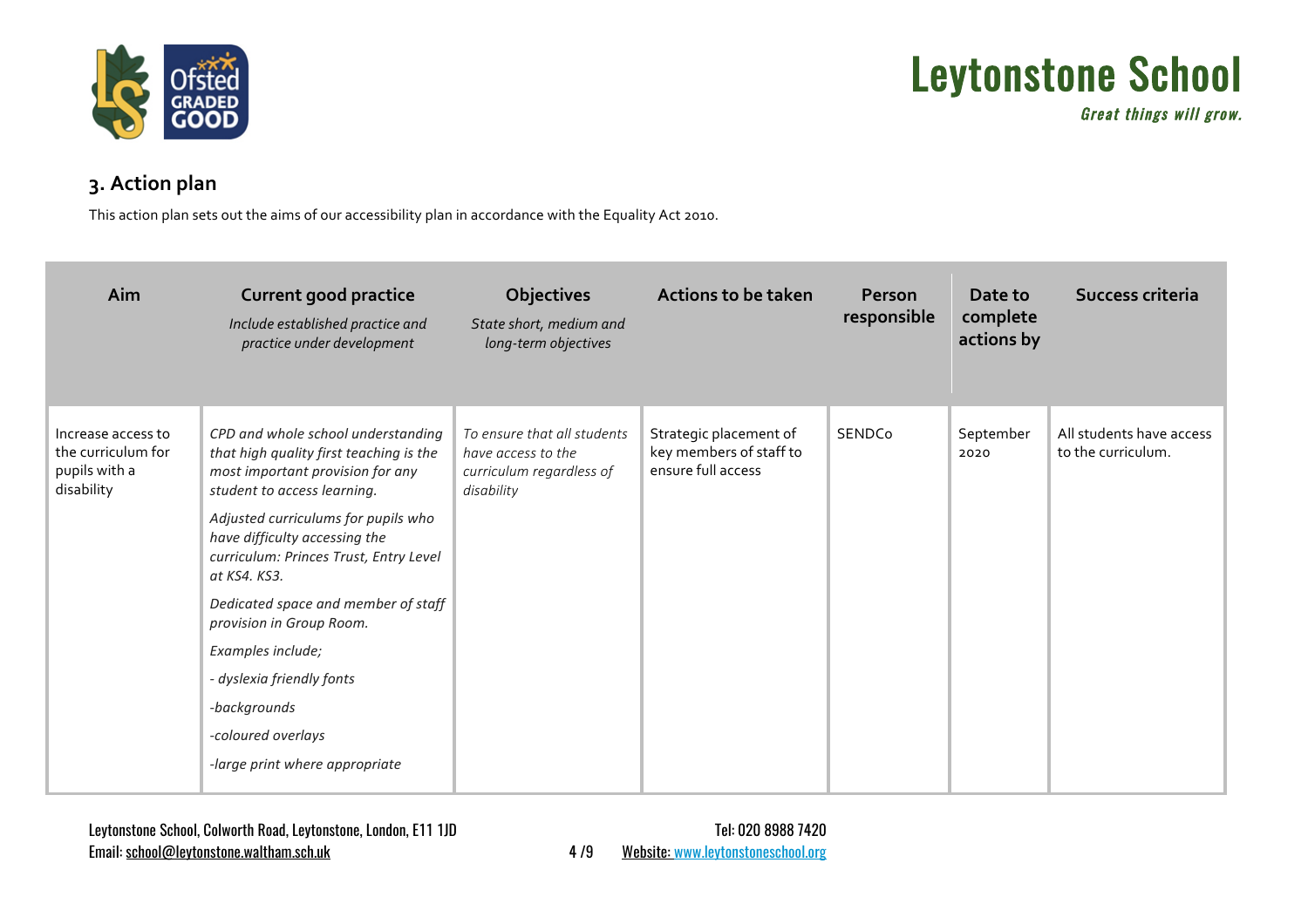

Great things will grow.

|                                                                  | -reading pens<br>-writing slopes<br>-pen grips for dyspraxia<br>-use of laptops.<br>Exam access - scribes, readers, extra<br>time, quiet space.<br>Specific targets on Individual<br>Learning Plans for SEN pupils shared                                                                                                                                          |  |  |  |
|------------------------------------------------------------------|--------------------------------------------------------------------------------------------------------------------------------------------------------------------------------------------------------------------------------------------------------------------------------------------------------------------------------------------------------------------|--|--|--|
|                                                                  | with all staff.<br>Reviewed by SENDCo and key<br>workers annually.<br>Recently introduced sound field for HI<br>pupils.<br>Online home learning software.<br>Previously used software for VI pupils<br>and magnifiers where necessary.<br>Newly written data collection,<br>reporting and assessment model<br>taking into consideration the needs of<br>all pupils |  |  |  |
| Improve and<br>maintain access to<br>the physical<br>environment | The environment is adapted to the<br>needs of pupils as required.<br>This includes:<br>- Disabled toilets and changing<br>facilities throughout the site                                                                                                                                                                                                           |  |  |  |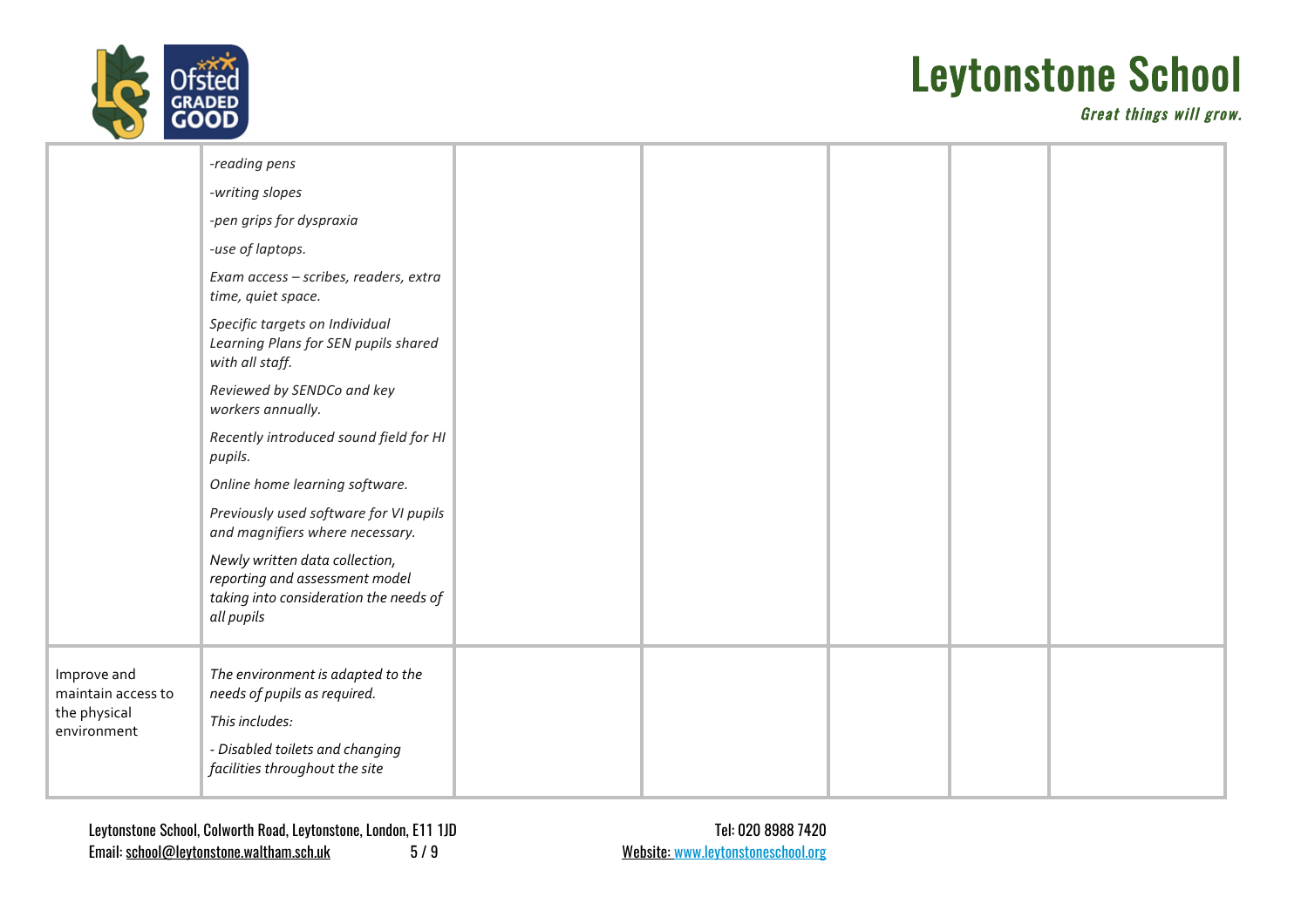

Great things will grow.

|                                                                          | - All entrances are accessible for<br>wheel chair users, apart from the<br>following:<br>Front gate - There is a ramp nearby<br>with signage explaining who to<br>contact to open the gate<br>Entrance to main building opposite<br>drama - There is a step here so<br>wheelchairs would have to use a<br>nearby entrance by the girls' toilets<br>opposite music.<br>Elevator access in each building.<br>A small number of disabled parking<br>bays available |  |  |  |
|--------------------------------------------------------------------------|-----------------------------------------------------------------------------------------------------------------------------------------------------------------------------------------------------------------------------------------------------------------------------------------------------------------------------------------------------------------------------------------------------------------------------------------------------------------|--|--|--|
| Improve the delivery<br>of information to<br>pupils with a<br>disability | Examples include;<br>- dyslexia friendly fonts<br>-backgrounds<br>-coloured overlays<br>-large print where appropriate<br>-reading pens<br>-writing slopes<br>-pen grips for dyspraxia                                                                                                                                                                                                                                                                          |  |  |  |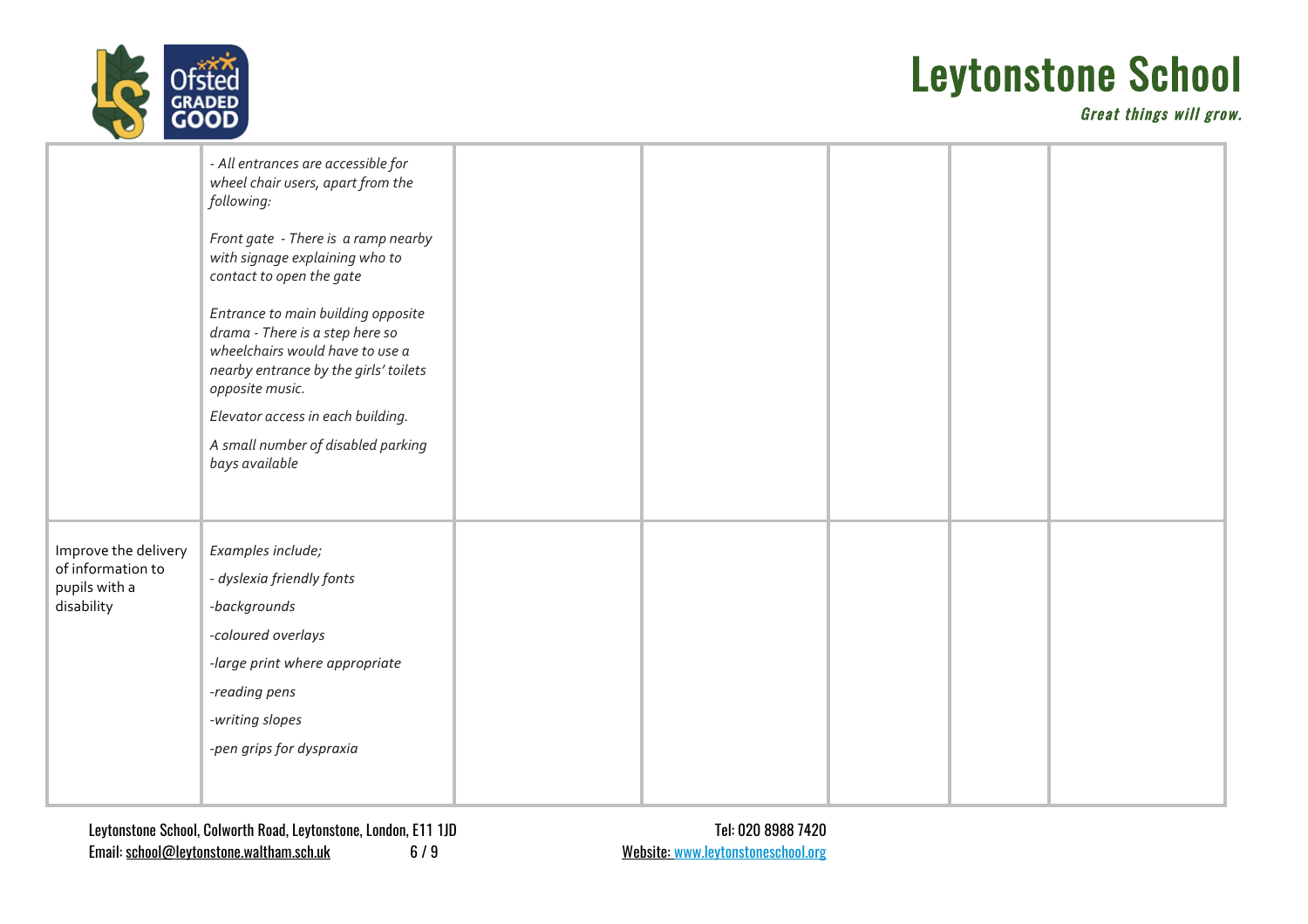

### Leytonstone School Great things will grow.

#### **4. Monitoring arrangements**

This document will be reviewed every **3** years, but may be reviewed and updated more frequently if necessary.

It will be approved by the Headteacher

### **5. Links with other policies**

This accessibility plan is linked to the following policies and documents:

- Risk assessment policy
- Health and safety policy
- Equality information and objectives (public sector equality duty) statement for publication
- Special educational needs (SEN) information report
- Supporting pupils with medical conditions policy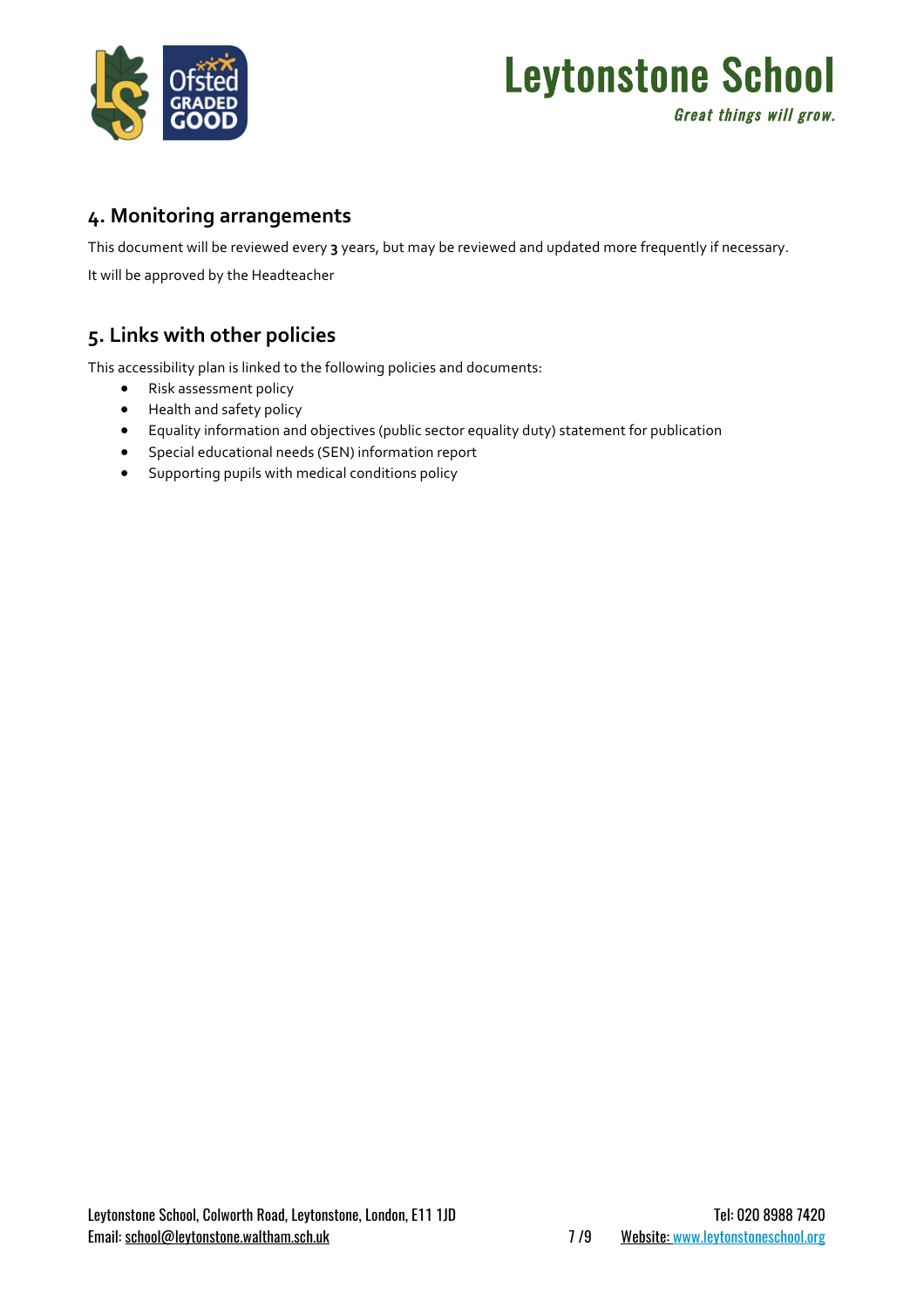

Great things will grow.

### **Appendix 1: Accessibility audit**

| Feature           | Description                                                                                                                                 | <b>Actions to be taken</b>        | Person<br>responsible | Date to<br>complete<br>actions by |
|-------------------|---------------------------------------------------------------------------------------------------------------------------------------------|-----------------------------------|-----------------------|-----------------------------------|
| Number of storeys | Main building - lower ground,<br>ground, and 1 <sup>st</sup> floor.<br>Practical - 4 floors.<br>Sports centre & music/drama both 1<br>floor |                                   |                       |                                   |
| Corridor access   | All corridors accessible either via<br>ramps or lifts                                                                                       | Signage to indicate access routes | SG                    | April 2020                        |
| Lifts             | One in practical block & one in main<br>building                                                                                            |                                   |                       |                                   |
| Parking bays      | 24 bays including 3 disabled                                                                                                                |                                   |                       |                                   |
| Entrances         | Main building $4$ (plus $5$ fire exits) -<br>Practical building 37 (restaurant 3) -                                                         |                                   |                       |                                   |